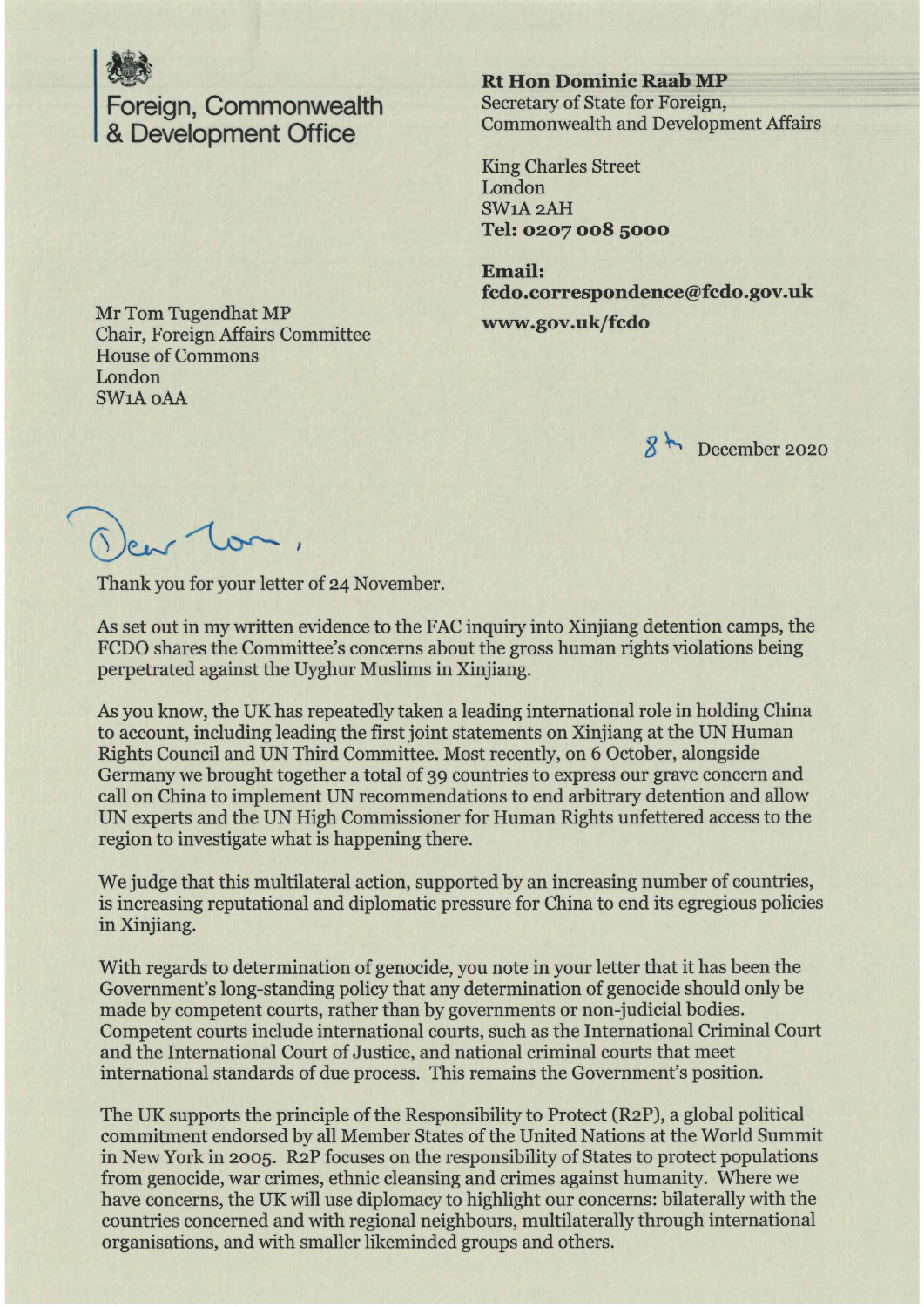Please rest assured that the UK remains committed to holding China to account for its human rights violations in Xinjiang, and we will continue to raise our concerns both bilaterally and at the UN, working with our international partners.

 $\overline{\phantom{a}}$ .  $\frac{1}{2}$ 

## **THE RT HON DOMINIC RAAB MP**